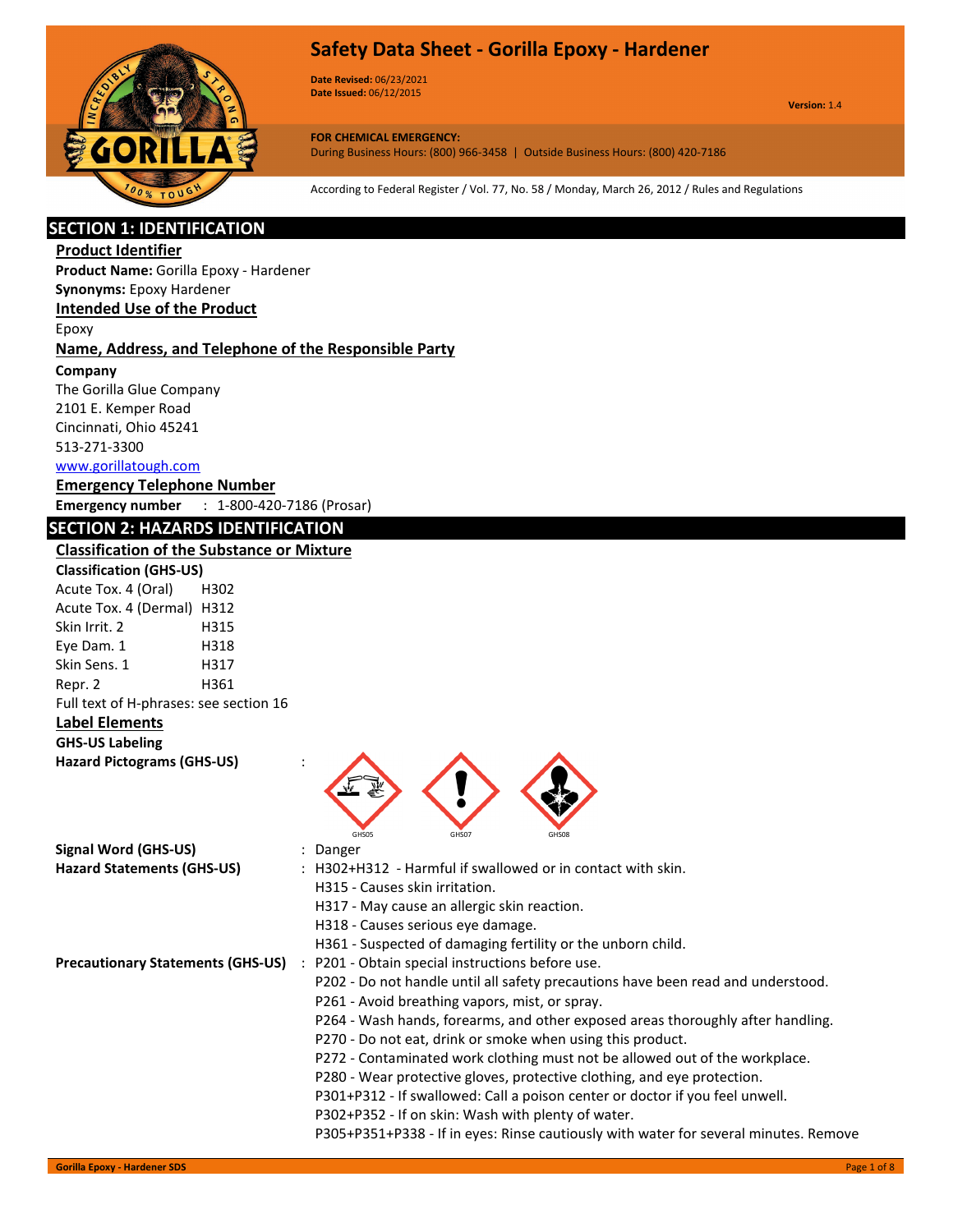

**Date Revised:** 06/23/2021 **Date Issued:** 06/12/2015

**FOR CHEMICAL EMERGENCY:** During Business Hours: (800) 966-3458 | Outside Business Hours: (800) 420-7186

According to Federal Register / Vol. 77, No. 58 / Monday, March 26, 2012 / Rules and Regulations

contact lenses, if present and easy to do. Continue rinsing. P308+P313 - If exposed or concerned: Get medical advice/attention. P310 - Immediately call a poison center or doctor. P330 - Rinse mouth. P333+P313 - If skin irritation or rash occurs: Get medical advice/attention. P362+P364 - Take off contaminated clothing and wash it before reuse. P405 - Store locked up. P501 - Dispose of contents/container in accordance with local, regional, national, territorial, provincial, and international regulations.

#### **Other Hazards**

**Mixture**

Keep away from children and animals.

**Note:** *Gorilla Epoxy* **contains isophorondiamine CAS No. 2855-13-2 which, according to Annex 1, Table 3.2.3 of CLP carries the H314: corrosive classification. Product level dermal corrosivity testing for Gorilla Epoxy confirms the product is classified as a skin irritant rather than corrosive. Positive results in a valid and accepted skin corrosion test (Corrositex test) classifies the mixture as Non-corrosive utilizing multiple replicate samples indicating highly reproducible results. As a result, the health hazard and transport classification have been changed to reflect the Epoxy results: UN Non-Corrosive and not a GHS Category 1.**

### **Unknown Acute Toxicity (GHS-US)**

60 - 100 percent of the mixture consists of ingredient(s) of unknown acute toxicity (Oral)

60 - 100 percent of the mixture consists of ingredient(s) of unknown acute toxicity (Dermal)

60 - 100 percent of the mixture consists of ingredient(s) of unknown acute toxicity (Inhalation (Dust/Mist))

## **SECTION 3: COMPOSITION/INFORMATION ON INGREDIENTS**

| <b>Name</b>            | <b>Product Identifier</b> | % (w/w)   | <b>Classification (GHS-US)</b> |
|------------------------|---------------------------|-----------|--------------------------------|
| Isophorone diamine     | (CAS No) 2855-13-2        | $7 - 13$  | Acute Tox. 4 (Oral), H302      |
|                        |                           |           | Acute Tox. 4 (Dermal), H312    |
|                        |                           |           | Skin Corr. 1B, H314            |
|                        |                           |           | Eye Dam. 1, H318               |
|                        |                           |           | Skin Sens. 1, H317             |
|                        |                           |           | Aquatic Acute 3, H402          |
|                        |                           |           | Aquatic Chronic 3, H412        |
| <b>Bisphenol A</b>     | (CAS No) 80-05-7          | $0.1 - 1$ | Eye Dam. 1, H318               |
|                        |                           |           | Skin Sens. 1, H317             |
|                        |                           |           | Repr. 2, H361                  |
|                        |                           |           | <b>STOT SE 3, H335</b>         |
|                        |                           |           | Aquatic Acute 2, H401          |
|                        |                           |           | Aquatic Chronic 2, H411        |
| Diethylenetriamine     | (CAS No) 111-40-0         | $0.1 - 1$ | Not Available                  |
| Tetraethylenepentamine | (CAS No) 112-57-2         | $0.1 - 1$ | Not Available                  |

Full text of H-phrases: see section 16

### **SECTION 4: FIRST AID MEASURES**

### **Description of First Aid Measures**

**General:** Never give anything by mouth to an unconscious person. If you feel unwell, seek medical advice (show the label if possible). **Inhalation:** Using proper respiratory protection, immediately move the exposed person to fresh air. Seek medical attention immediately.

**Skin Contact:** Remove contaminated clothing. Gently wash with plenty of soap and water followed by rinsing with water for at least 15 minutes. Call a POISON CENTER or doctor/physician if you feel unwell. Wash contaminated clothing before reuse.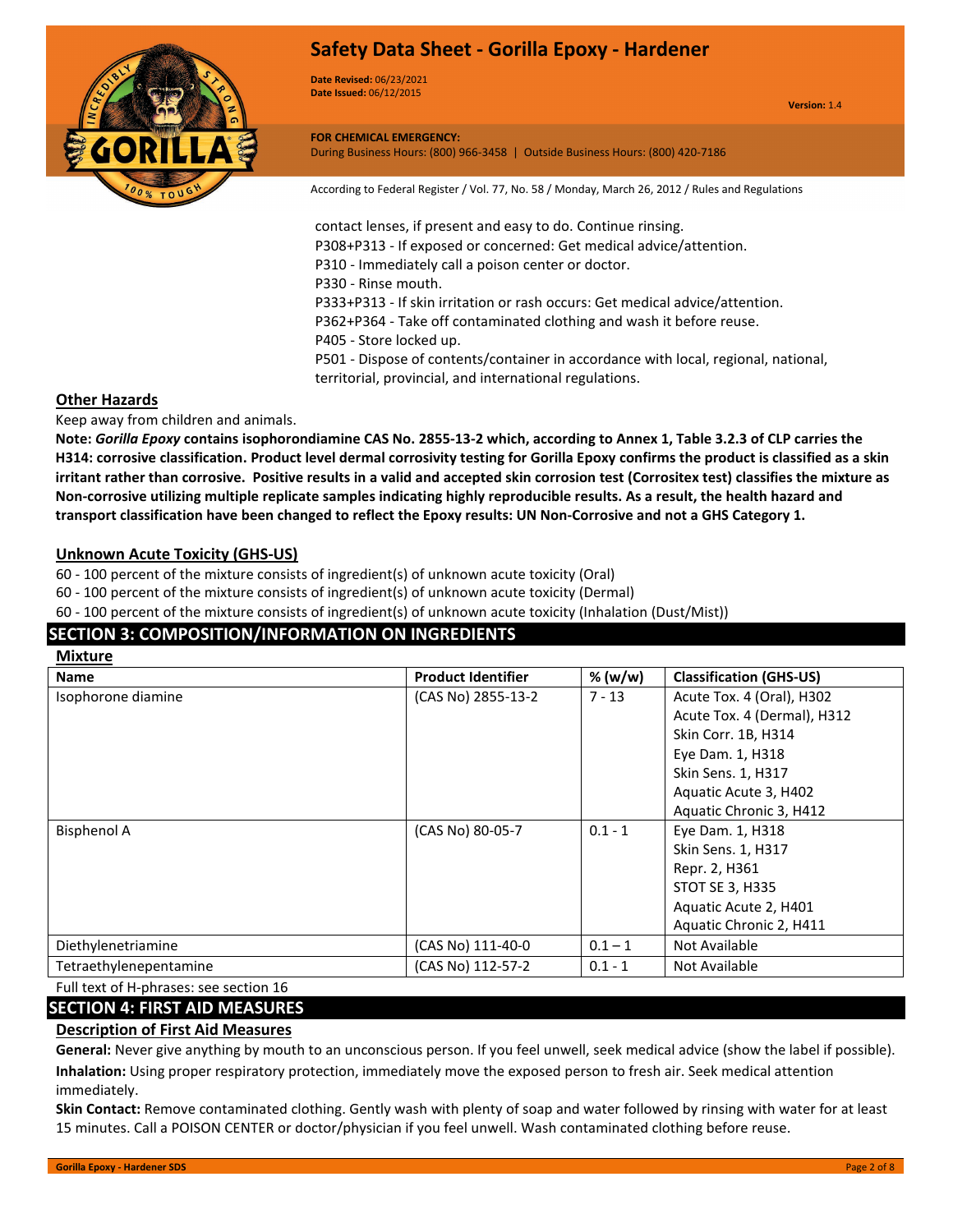

**Date Revised:** 06/23/2021 **Date Issued:** 06/12/2015

**Version:** 1.4

**FOR CHEMICAL EMERGENCY:** During Business Hours: (800) 966-3458 | Outside Business Hours: (800) 420-7186

According to Federal Register / Vol. 77, No. 58 / Monday, March 26, 2012 / Rules and Regulations

**Eye Contact:** Rinse cautiously with water for at least 15 minutes. Remove contact lenses, if present and easy to do. Continue rinsing. Obtain medical attention.

**Ingestion:** Rinse mouth. Do not induce vomiting. Immediately call a POISON CENTER or doctor/physician.

## **Most Important Symptoms and Effects Both Acute and Delayed**

**General:** Harmful if swallowed. Harmful in contact with skin. Causes serious eye damage. Exposure may produce an allergic reaction. Causes skin irritation. May cause respiratory irritation.

**Inhalation:** May cause allergy or asthma symptoms or breathing difficulties if inhaled. May cause respiratory irritation.

**Skin Contact:** Exposure may produce an allergic reaction. Harmful in contact with skin. Causes skin irritation.

**Eye Contact:** Causes serious eye damage.

**Ingestion:** Harmful if swallowed.

**Chronic Symptoms:** Suspected of damaging fertility or the unborn child.

## **Indication of Any Immediate Medical Attention and Special Treatment Needed**

If medical advice is needed, have product container or label at hand.

# **SECTION 5: FIRE-FIGHTING MEASURES**

### **Extinguishing Media**

**Suitable Extinguishing Media:** Carbon dioxide, dry powder, and foam. In cases of large scale fires, alcohol-resistant foams are preferred.

**Unsuitable Extinguishing Media:** Do not use a heavy water stream. Use of heavy stream of water may spread fire.

## **Special Hazards Arising From the Substance or Mixture**

**Fire Hazard:** Not flammable.

**Explosion Hazard:** Product is not explosive.

**Reactivity:** None known.

### **Advice for Firefighters**

**Precautionary Measures Fire:** Exercise caution when fighting any chemical fire.

**Firefighting Instructions:** Do not allow run-off from fire fighting to enter drains or water courses.

**Protection During Firefighting:** Do not enter fire area without proper protective equipment, including respiratory protection.

Hazardous Combustion Products: Carbon oxides (CO, CO<sub>2</sub>). Nitrogen compounds.

### **Reference to Other Sections**

Refer to section 9 for flammability properties.

# **SECTION 6: ACCIDENTAL RELEASE MEASURES**

### **Personal Precautions, Protective Equipment and Emergency Procedures**

**General Measures:** Do not get in eyes, on skin, or on clothing.

### **For Non-Emergency Personnel**

**Protective Equipment:** Use appropriate personal protection equipment (PPE).

**Emergency Procedures:** Evacuate unnecessary personnel.

### **For Emergency Personnel**

**Protective Equipment:** Equip cleanup crew with proper protection.

**Emergency Procedures:** Upon arrival at the scene, a first responder is expected to recognize the presence of dangerous goods, protect oneself and the public, secure the area, and call for the assistance of trained personnel as soon as conditions permit.

# **Environmental Precautions**

Prevent entry to sewers and public waters.

## **Methods and Material for Containment and Cleaning Up**

**For Containment:** Absorb and/or contain spill with inert material, then place in suitable container.

**Methods for Cleaning Up:** Clean up spills immediately and dispose of waste safely.

### **Reference to Other Sections**

See heading 8, Exposure Controls and Personal Protection. Concerning disposal elimination after cleaning, see item 13.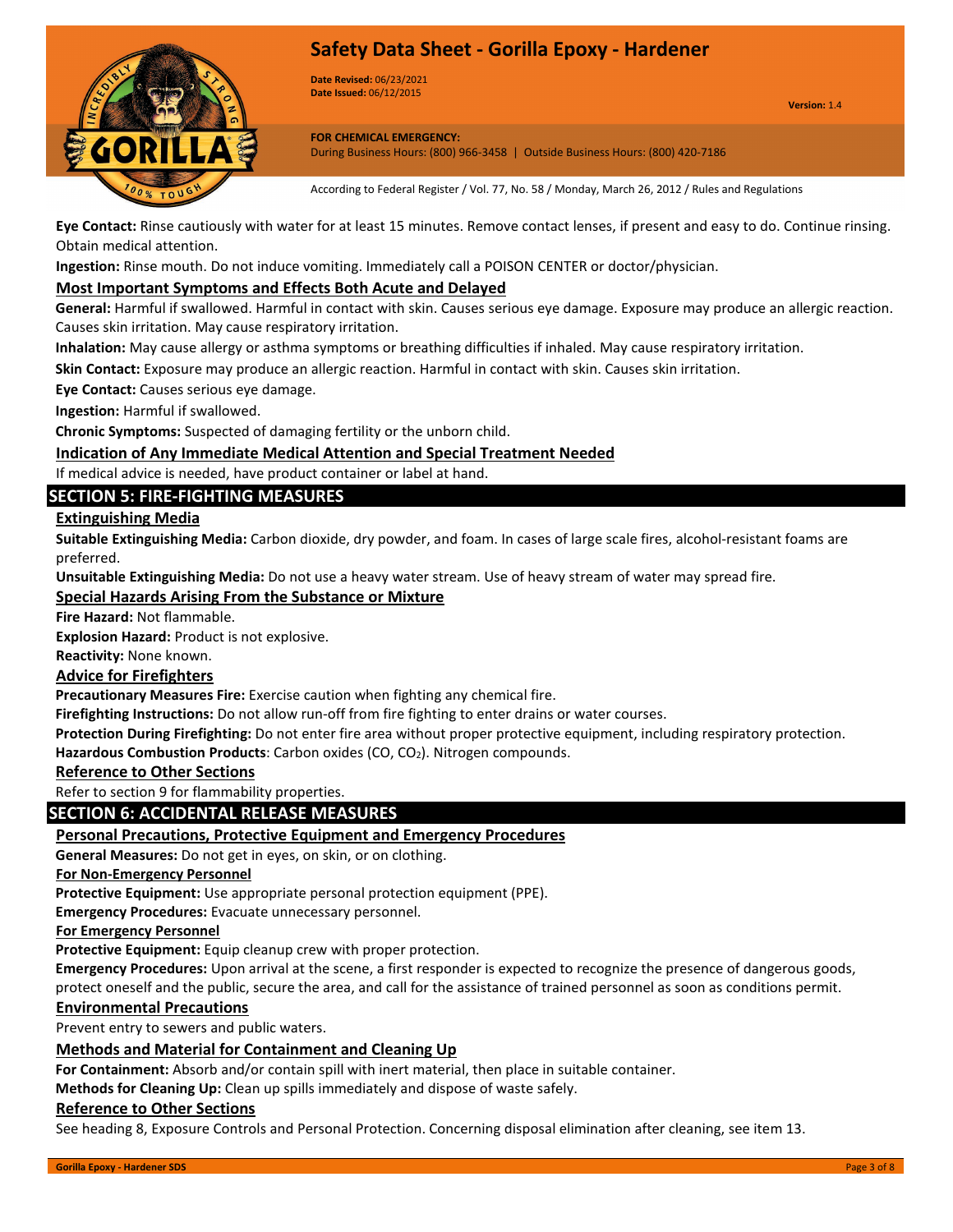

**Date Revised:** 06/23/2021 **Date Issued:** 06/12/2015

**Version:** 1.4

**FOR CHEMICAL EMERGENCY:** During Business Hours: (800) 966-3458 | Outside Business Hours: (800) 420-7186

According to Federal Register / Vol. 77, No. 58 / Monday, March 26, 2012 / Rules and Regulations

# **SECTION 7: HANDLING AND STORAGE**

### **Precautions for Safe Handling**

**Hygiene Measures:** Handle in accordance with good industrial hygiene and safety procedures. Wash hands and other exposed areas with mild soap and water before eating, drinking, or smoking and again when leaving work.

### **Conditions for Safe Storage, Including Any Incompatibilities**

**Storage Conditions:** Store in a dry, cool and well-ventilated place. Keep container closed when not in use. Store away from incompatible materials.

**Incompatible Materials:** Strong acids, strong bases, strong oxidizers.

**Specific End Use(s)** Epoxy

# **SECTION 8: EXPOSURE CONTROLS/PERSONAL PROTECTION**

## **Control Parameters**

For substances listed in section 3 that are not listed here, there are no established Exposure limits from the manufacturer, supplier, importer, or the appropriate advisory agency including: ACGIH (TLV), NIOSH (REL), OSHA (PEL), Canadian provincial governments, or the Mexican government.

| <b>Bisphenol A (80-05-7)</b>  |                                   |                                     |  |  |
|-------------------------------|-----------------------------------|-------------------------------------|--|--|
| Yukon                         | OEL Ceiling $(mg/m3)$             | 2.8 mg/m <sup>3</sup>               |  |  |
| Yukon                         | OEL Ceiling (ppm)                 | $0.05$ ppm                          |  |  |
| Diethylenetriamine (111-40-0) |                                   |                                     |  |  |
| <b>United States</b>          | ACGIH TLV (absorbed through skin) | 4.2 mg/m <sup>3</sup> , 8 hours TWA |  |  |
| <b>United States</b>          | ACGIH TLV (absorbed through skin) | 1 ppm, 8 hours TWA                  |  |  |

### **Exposure Controls**

**Appropriate Engineering Controls:** Emergency eye wash fountains and safety showers should be available in the immediate vicinity of any potential exposure. Provide sufficient ventilation to keep vapors below permissible exposure limit. Ensure all national/local regulations are observed.

**Personal Protective Equipment:** Protective clothing. Safety glasses. Gloves. Insufficient ventilation: wear respiratory protection.



**Materials for Protective Clothing:** Chemically resistant materials and fabrics.

**Hand Protection:** Wear chemically resistant protective gloves.

**Eye Protection:** Chemical goggles or safety glasses.

**Skin and Body Protection:** Wear suitable protective clothing.

**Respiratory Protection:** When effective engineering controls are not feasible, appropriate respirators shall be used. Personal Protective Equipment must be selected by trained personnel, taking into account the type of hazardous materials it should protect from, the nature of the work, the expected exposure, and the facial characteristics of the wearers; proper fit is of paramount importance. Ensure the respiratory protection program meets the requirements of OSHA 29 CFR 1910.134.

#### **Other Information:** When using, do not eat, drink or smoke. **SECTION 9: PHYSICAL AND CHEMICAL PROPERTIES**

| SECTION 9. FATSICAL AND CHEMICAL FROFERTIES                  |                    |             |  |
|--------------------------------------------------------------|--------------------|-------------|--|
| <b>Information on Basic Physical and Chemical Properties</b> |                    |             |  |
| <b>Physical State</b>                                        | Liquid<br>:        |             |  |
| Appearance                                                   | Amber              |             |  |
| Odor                                                         | Not available<br>٠ |             |  |
| <b>Odor Threshold</b>                                        | Not available<br>÷ |             |  |
| рH                                                           | Not applicable     |             |  |
| <b>Evaporation Rate</b>                                      | Not available      |             |  |
| <b>Gorilla Epoxy - Hardener SDS</b>                          |                    | Page 4 of 8 |  |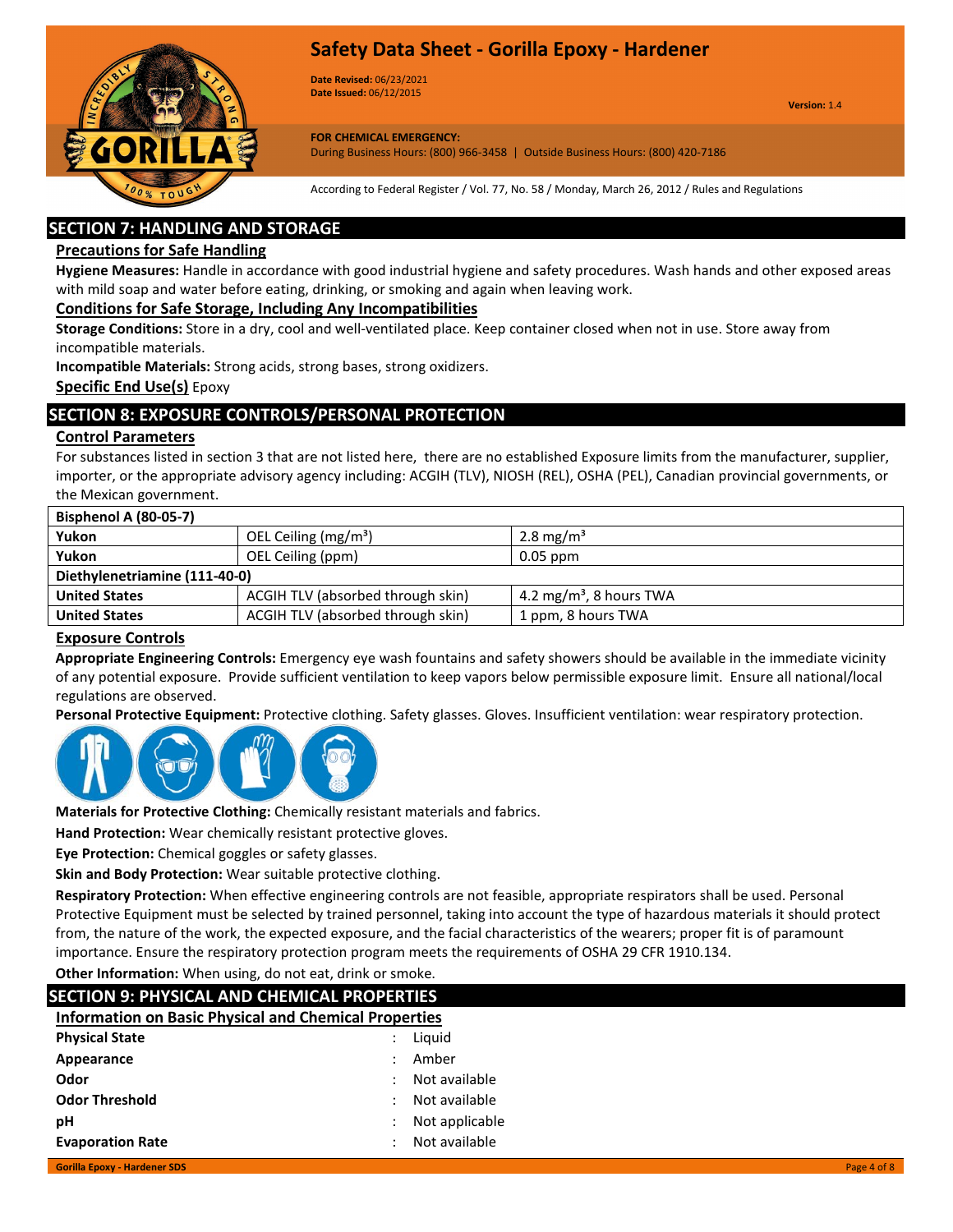

**Date Revised:** 06/23/2021 **Date Issued:** 06/12/2015

**Version:** 1.4

#### **FOR CHEMICAL EMERGENCY:** During Business Hours: (800) 966-3458 | Outside Business Hours: (800) 420-7186

According to Federal Register / Vol. 77, No. 58 / Monday, March 26, 2012 / Rules and Regulations

| <b>Melting Point</b>                                     | $\bullet$ | Not available                                                         |
|----------------------------------------------------------|-----------|-----------------------------------------------------------------------|
| <b>Freezing Point</b>                                    |           | Not available                                                         |
| <b>Boiling Point</b>                                     |           | Not available                                                         |
| <b>Flash Point</b>                                       |           | > 93 °C Closed Cup (199.40 °F)                                        |
| <b>Auto-ignition Temperature</b>                         |           | Not available                                                         |
| <b>Decomposition Temperature</b>                         |           | Not available                                                         |
| Flammability (solid, gas)                                |           | Not available                                                         |
| Lower Flammable Limit                                    |           | Not available                                                         |
| Upper Flammable Limit                                    |           | Not available                                                         |
| <b>Vapor Pressure</b>                                    |           | Not available                                                         |
| <b>Relative Vapor Density at 20 °C</b>                   |           | Not available                                                         |
| <b>Relative Density</b>                                  |           | 1.12                                                                  |
| <b>Specific Gravity</b>                                  |           | 1.12                                                                  |
| Solubility                                               |           | Insoluble in water.                                                   |
| <b>Partition Coefficient: N-Octanol/Water</b>            |           | Not available                                                         |
| <b>Viscosity</b>                                         |           | Not available                                                         |
| <b>Explosion Data - Sensitivity to Mechanical Impact</b> |           | Not expected to present an explosion hazard due to mechanical impact. |
| <b>Explosion Data – Sensitivity to Static Discharge</b>  |           | Not expected to present an explosion hazard due to static discharge.  |

## **SECTION 10: STABILITY AND REACTIVITY**

**Reactivity:** None known.

**Chemical Stability:** Stable under recommended handling and storage conditions (see section 7).

**Possibility of Hazardous Reactions:** Hazardous polymerization will not occur.

**Conditions to Avoid:** Direct sunlight. Extremely high or low temperatures.

**Incompatible Materials:** Strong acids, strong bases, strong oxidizers.

Hazardous Decomposition Products: Carbon oxides (CO, CO<sub>2</sub>). Nitrogen compounds.

# **SECTION 11: TOXICOLOGICAL INFORMATION**

## **Information on Toxicological Effects - Product**

**Acute Toxicity:** Oral: Harmful if swallowed. ATE (oral): 1,812 mg/kg

### **Skin Corrosion/Irritation:** Causes skin irritation.

*Gorilla Epoxy* contains isophorondiamine CAS No. 2855-13-2 which, according to Annex 1, Table 3.2.3 of CLP carries the H314: corrosive classification. Product level dermal corrosivity testing for Gorilla Epoxy confirms the product is classified as a skin irritant rather than corrosive. Positive results in a valid and accepted skin corrosion test (Corrositex test) classifies the mixture as Noncorrosive utilizing multiple replicate samples indicating highly reproducible results. As a result, the health hazard and transport classification have been changed to reflect the Epoxy results: UN Non-Corrosive and not a GHS Category 1.

**Serious Eye Damage/Irritation:** Causes serious eye damage.

**Respiratory or Skin Sensitization:** May cause an allergic skin reaction.

**Germ Cell Mutagenicity:** Not classified

**Teratogenicity:** Not available

**Carcinogenicity:** Not classified

**Specific Target Organ Toxicity (Repeated Exposure):** Not classified

**Reproductive Toxicity:** Suspected of damaging fertility or the unborn child.

**Specific Target Organ Toxicity (Single Exposure):** Not classified

**Aspiration Hazard:** Not classified

**Symptoms/Injuries After Inhalation:** May cause allergy or asthma symptoms or breathing difficulties if inhaled. May cause respiratory irritation.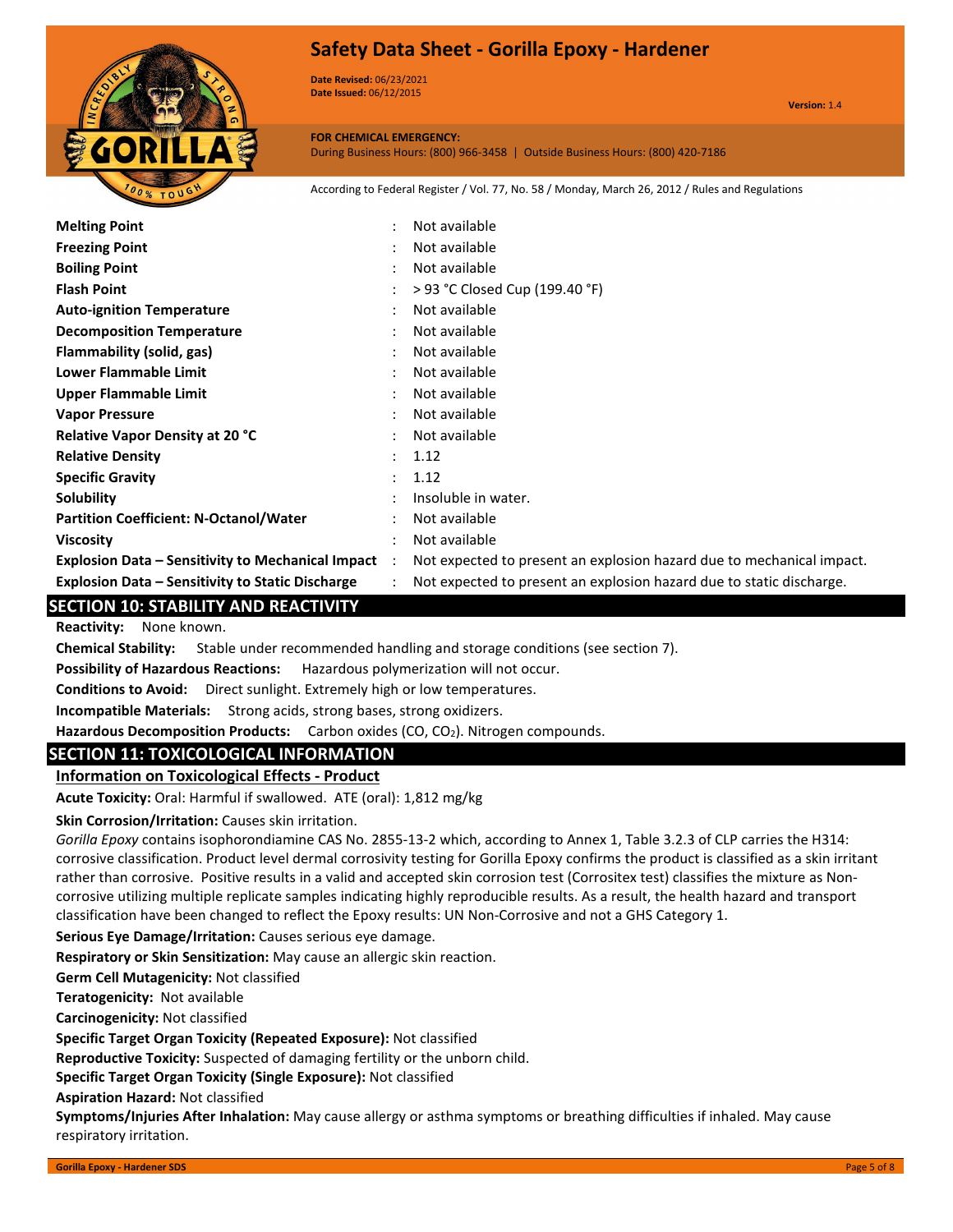

**Date Revised:** 06/23/2021 **Date Issued:** 06/12/2015

**Version:** 1.4

**FOR CHEMICAL EMERGENCY:** During Business Hours: (800) 966-3458 | Outside Business Hours: (800) 420-7186

According to Federal Register / Vol. 77, No. 58 / Monday, March 26, 2012 / Rules and Regulations

**Symptoms/Injuries After Skin Contact:** Exposure may produce an allergic reaction. Harmful in contact with skin. Causes skin irritation.

**Symptoms/Injuries After Eye Contact:** Causes serious eye damage.

**Symptoms/Injuries After Ingestion:** Harmful if swallowed.

**Chronic Symptoms:** Suspected of damaging fertility or the unborn child.

## **Information on Toxicological Effects - Ingredient(s)**

**LD50 and LC50 Data:**

| Isophorone diamine (2855-13-2) |                       |
|--------------------------------|-----------------------|
| <b>LD50 Oral Rat</b>           | 1030 mg/kg            |
| <b>Bisphenol A (80-05-7)</b>   |                       |
| <b>LD50 Oral Rat</b>           | 2000 to 5000 mg/kg    |
| <b>LD50 Dermal Rabbit</b>      | 6400 mg/kg            |
| <b>LC50 Inhalation Rat</b>     | $>170 \text{ mg/m}$ 3 |

# **SECTION 12: ECOLOGICAL INFORMATION**

### **Toxicity** Not classified

| Isophorone diamine (2855-13-2) |                                                                                          |
|--------------------------------|------------------------------------------------------------------------------------------|
| EC50 Daphnia 1                 | 14.6 - 21.5 mg/l (Exposure time: 48 h - Species: Daphnia magna [semi-static])            |
| Bisphenol A (80-05-7)          |                                                                                          |
| LC50 Fish 1                    | 3.6 (3.6 - 5.4) mg/l (Exposure time: 96 h - Species: Pimephales promelas [flow-through]) |
| EC50 Daphnia 1                 | 10.2 mg/l (Exposure time: 48 h - Species: Daphnia magna)                                 |
| <b>LC 50 Fish 2</b>            | 4.0 - 5.5 mg/l (Exposure time: 96 h - Species: Pimephales promelas [static])             |
| <b>EC50 Daphnia 2</b>          | 3.9 mg/l (Exposure time: 48 h - Species: Daphnia magna)                                  |

**Persistence and Degradability** Not available

### **Bioaccumulative Potential**

| Isophorone diamine (2855-13-2) |                           |  |
|--------------------------------|---------------------------|--|
| Log Pow                        | 0.79 (at 23 $^{\circ}$ C) |  |
| <b>Bisphenol A (80-05-7)</b>   |                           |  |
| <b>BCF Fish 1</b>              | $5.1 - 13.8$              |  |
| <b>Log Pow</b>                 | 2.2                       |  |
|                                |                           |  |

## **Mobility in Soil** Not available

### **Other Adverse Effects**

**Other Information:** Avoid release to the environment.

### **SECTION 13: DISPOSAL CONSIDERATIONS**

**Sewage Disposal Recommendations:** Do not dispose of waste into sewer.

**Waste Disposal Recommendations:** Dispose of waste material in accordance with all local, regional, national, provincial, territorial and international regulations.

### **SECTION 14: TRANSPORT INFORMATION**

| In Accordance with DOT  | Not regulated for transport |
|-------------------------|-----------------------------|
| In Accordance with IMDG | Not regulated for transport |
| In Accordance with IATA | Not regulated for transport |
| In Accordance with TDG  | Not regulated for transport |

**In quantities not to exceed 5kg/5L per single or inner packaging, marine pollutants are not subject to regulation by ground, air, or vessel. See 49 CFR 171.4(c)(2), IATA DGR Special Provision A197, and IMDG Code 2.10.2.7.**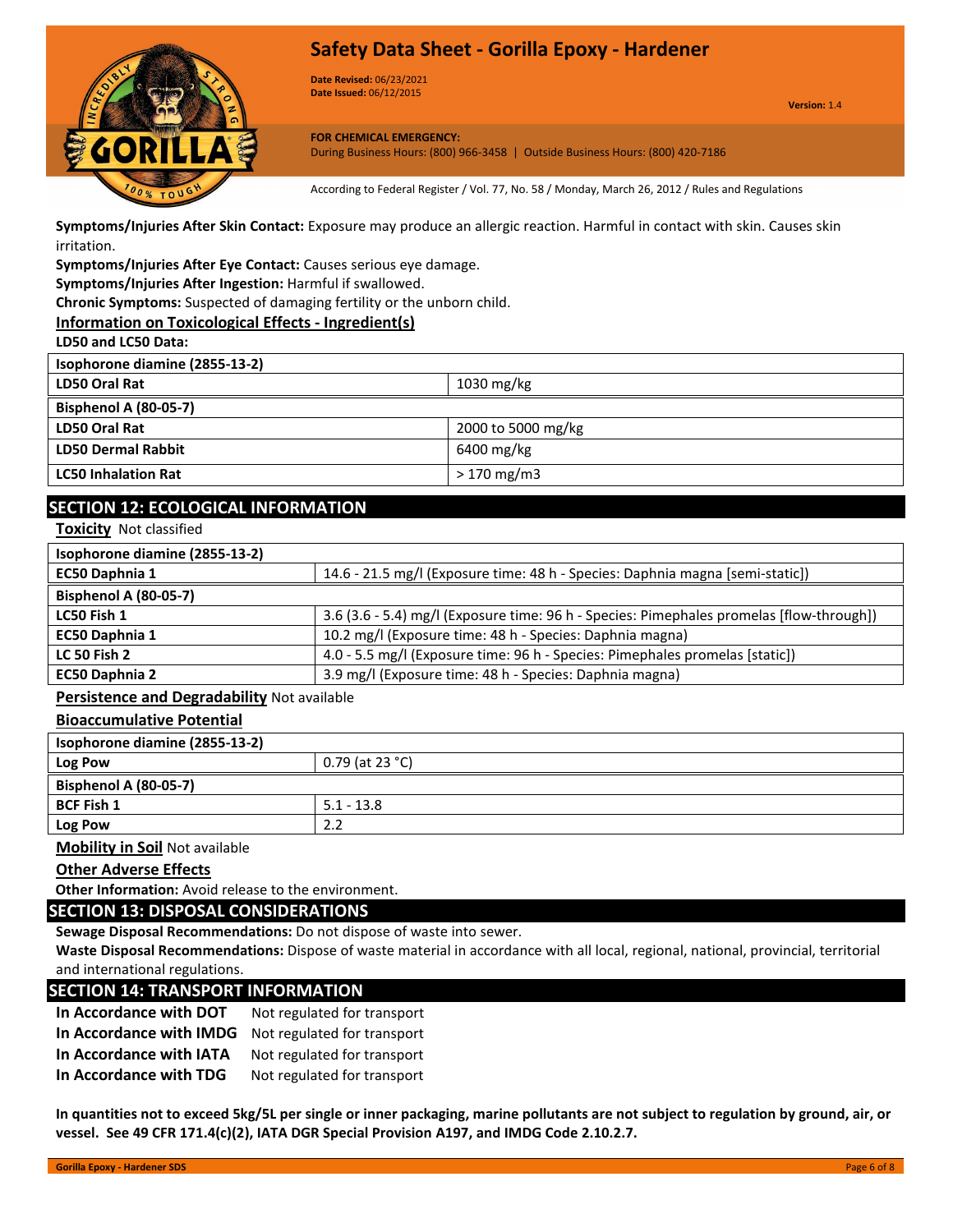

**Date Revised:** 06/23/2021 **Date Issued:** 06/12/2015

**Version:** 1.4

**FOR CHEMICAL EMERGENCY:** During Business Hours: (800) 966-3458 | Outside Business Hours: (800) 420-7186

According to Federal Register / Vol. 77, No. 58 / Monday, March 26, 2012 / Rules and Regulations

| <b>SECTION 15: REGULATORY INFORMATION</b>                                                                    |                                                                           |                                                                                    |
|--------------------------------------------------------------------------------------------------------------|---------------------------------------------------------------------------|------------------------------------------------------------------------------------|
| <b>US Federal Regulations</b>                                                                                |                                                                           |                                                                                    |
| Gorilla Epoxy - Hardener                                                                                     |                                                                           |                                                                                    |
| SARA Section 311/312 Hazard Classes                                                                          |                                                                           | Immediate (acute) health hazard                                                    |
|                                                                                                              |                                                                           | Delayed (chronic) health hazard                                                    |
| Isophorone diamine (2855-13-2)                                                                               |                                                                           |                                                                                    |
|                                                                                                              | Listed on the United States TSCA (Toxic Substances Control Act) inventory |                                                                                    |
| Bisphenol A (80-05-7)                                                                                        |                                                                           |                                                                                    |
|                                                                                                              | Listed on the United States TSCA (Toxic Substances Control Act) inventory |                                                                                    |
| Listed on United States SARA Section 313                                                                     |                                                                           |                                                                                    |
| <b>EPA TSCA Regulatory Flag</b>                                                                              |                                                                           | T - T - indicates a substance that is the subject of a Section 4 test              |
|                                                                                                              |                                                                           | rule under TSCA.                                                                   |
| <b>SARA Section 313 - Emission Reporting</b>                                                                 |                                                                           | 1.0%                                                                               |
| <b>US State Regulations</b>                                                                                  |                                                                           |                                                                                    |
| <b>Bisphenol A (80-05-7)</b>                                                                                 |                                                                           |                                                                                    |
| U.S. - California - Proposition 65 - Reproductive Toxicity                                                   |                                                                           | California Prop 65: AWARNING: Reproductive Harm -                                  |
| - Female                                                                                                     |                                                                           | www.P65Warnings.ca.gov                                                             |
| Isophorone diamine (2855-13-2)                                                                               |                                                                           |                                                                                    |
|                                                                                                              | U.S. - New Jersey - Right to Know Hazardous Substance List                |                                                                                    |
| Bisphenol A (80-05-7)                                                                                        |                                                                           |                                                                                    |
| U.S. - Massachusetts - Right To Know List                                                                    |                                                                           |                                                                                    |
|                                                                                                              | U.S. - New Jersey - Right to Know Hazardous Substance List                |                                                                                    |
|                                                                                                              | U.S. - Pennsylvania - RTK (Right to Know) - Environmental Hazard List     |                                                                                    |
| U.S. - Pennsylvania - RTK (Right to Know) List                                                               |                                                                           |                                                                                    |
| <b>Canadian Regulations</b>                                                                                  |                                                                           |                                                                                    |
| Gorilla Epoxy - Hardener                                                                                     |                                                                           |                                                                                    |
| <b>WHMIS Classification</b>                                                                                  |                                                                           | Class D Division 2 Subdivision A - Very toxic material causing other toxic effects |
|                                                                                                              |                                                                           | Class D Division 2 Subdivision B - Toxic material causing other toxic effects      |
|                                                                                                              |                                                                           |                                                                                    |
| Isophorone diamine (2855-13-2)                                                                               |                                                                           |                                                                                    |
| Listed on the Canadian DSL (Domestic Substances List)                                                        |                                                                           |                                                                                    |
| Listed on the Canadian IDL (Ingredient Disclosure List)                                                      |                                                                           |                                                                                    |
| <b>IDL Concentration 1%</b>                                                                                  |                                                                           |                                                                                    |
| <b>WHMIS Classification</b><br>Class D Division 2 Subdivision B - Toxic material causing other toxic effects |                                                                           |                                                                                    |
| Class E - Corrosive Material                                                                                 |                                                                           |                                                                                    |
| Bisphenol A (80-05-7)                                                                                        |                                                                           |                                                                                    |
| Listed on the Canadian DSL (Domestic Substances List)                                                        |                                                                           |                                                                                    |
| Listed on the Canadian IDL (Ingredient Disclosure List)                                                      |                                                                           |                                                                                    |
| IDL Concentration 1%                                                                                         |                                                                           |                                                                                    |
| <b>WHMIS Classification</b>                                                                                  |                                                                           | Class D Division 2 Subdivision A - Very toxic material causing other toxic effects |
|                                                                                                              |                                                                           | Class D Division 2 Subdivision B - Toxic material causing other toxic effects      |